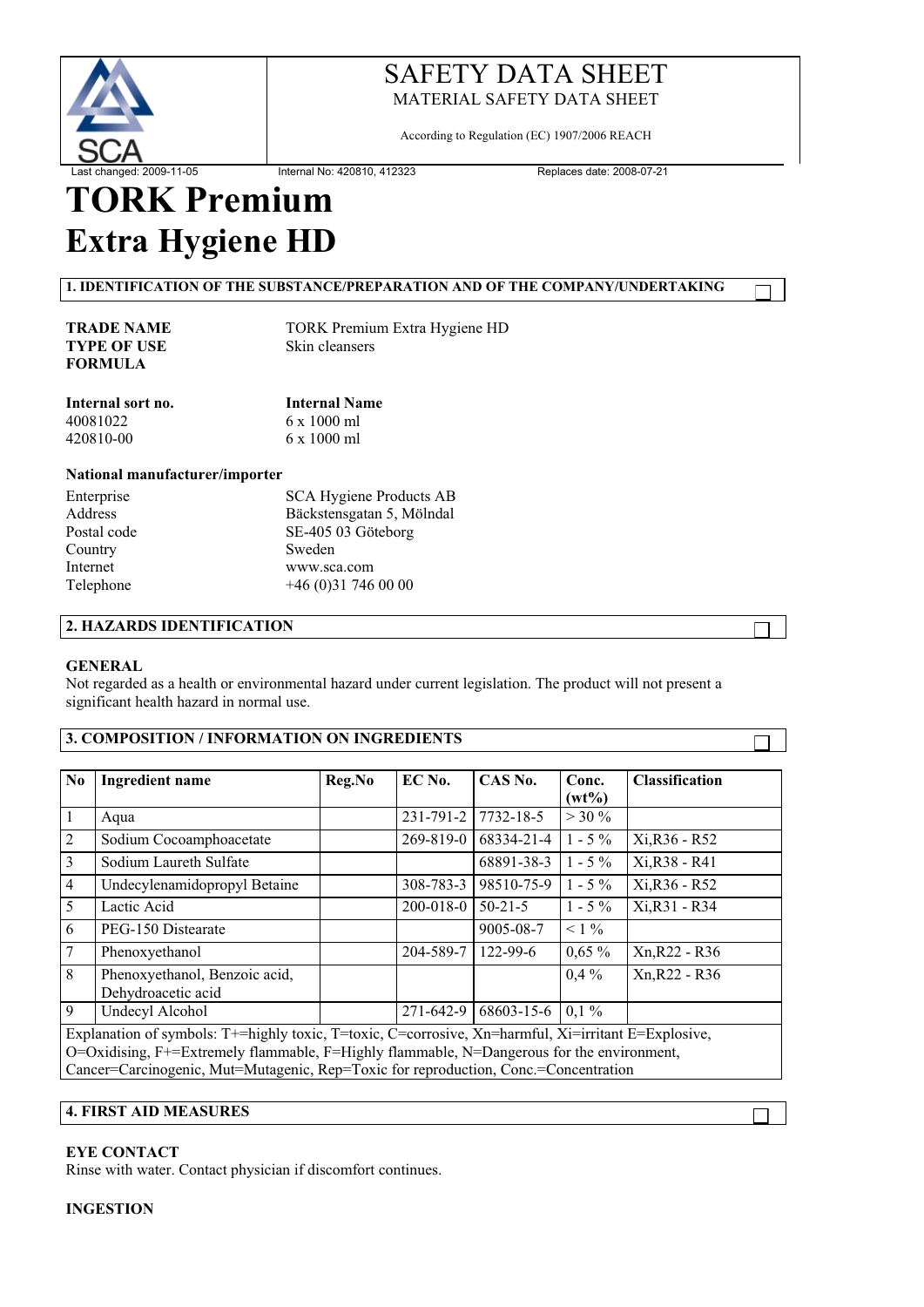

According to Regulation (EC) 1907/2006 REACH

Last changed: 2009-11-05 Internal No: 420810, 412323 Replaces date: 2008-07-21

# **TORK Premium Extra Hygiene HD**

Drink plenty of water. Consult a doctor if symptoms should occur.

# **5. FIRE-FIGHTING MEASURES**

# **EXTINGUISHING MEDIA**

Use extinguishing media appropriate for surrounding fire.

| <b>6. ACCIDENTAL RELEASE MEASURES</b> |  |
|---------------------------------------|--|
|---------------------------------------|--|

# **SAFETY ACTIONS TO PROTECT EXTERNAL ENVIRONMENT**

Prevent discharge of larger quantity to drain.

## **METHODS FOR CLEANING UP**

Minor spillage should be wiped away or flushed away with water. Large quantities should be collected for incineration in accordance with the local regulations.

# **7. HANDLING AND STORAGE**

## **STORAGE**

Store above freezing. Store at temperature not greater than 30 ºC.Best before: 36 months after production date (see package).

## **8. EXPOSURE CONTROLS/PERSONAL PROTECTION**

## **9. PHYSICAL AND CHEMICAL PROPERTIES**

| <b>Physical State</b> | Viscous liquid.          |
|-----------------------|--------------------------|
| Colour                | Clear.                   |
| Odour                 | No characteristic odour. |
| <b>Solubility</b>     | Water soluble.           |

## **Physical and chemical parameters**

| Parameter      | Value/unit                    | Method/reference | <b>Observation</b> |
|----------------|-------------------------------|------------------|--------------------|
| pH in solution | $\sim 4.2$                    | $10\%$           |                    |
| Density        | $\sim 1,03$ g/cm <sup>3</sup> |                  |                    |
| Viscosity      | $\sim$ 2000 cP                |                  |                    |

## **10. STABILITY AND REACTIVITY**

## **STABILITY**

Stabile at normal conditions.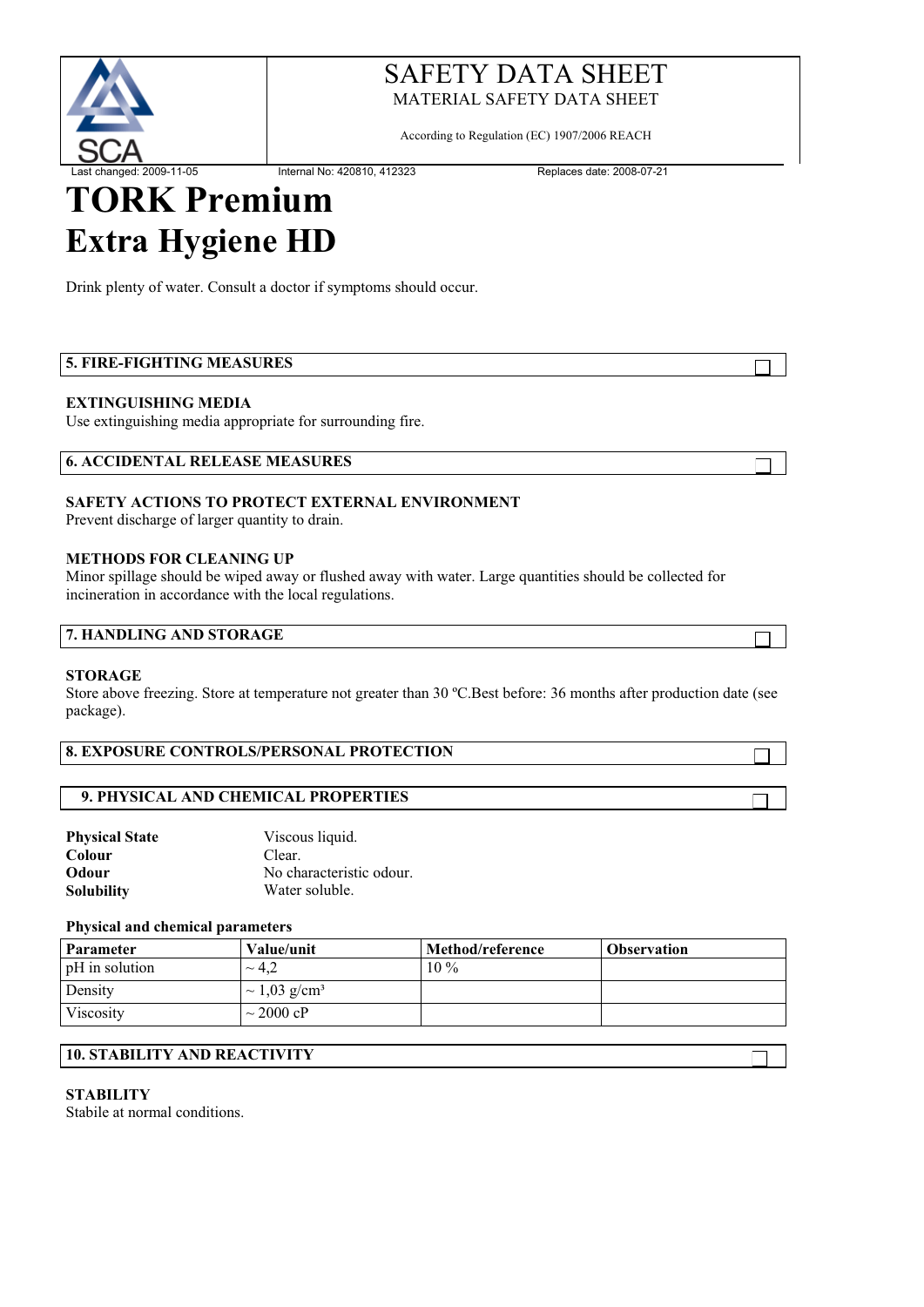

According to Regulation (EC) 1907/2006 REACH

# **TORK Premium Extra Hygiene HD**

# **11. TOXICOLOGICAL INFORMATION**

#### **GENERAL**

Not known or expected to be harmful to health in normal use.

#### **SKIN CONTACT**

Tested for skin irritation. No skin irritation

#### **OTHER TOXICOLOGICAL INFORMATION**

Finished product has not been tested on animals.

#### **12. ECOLOGICAL INFORMATION**

#### **ECOTOXICITY**

No ecological damage is known or expected in normal use.

#### **13. DISPOSAL CONSIDERATIONS**

#### **GENERAL REGULATIONS**

Empty packaging is sent for recycling. If recycling is not practicable, dispose of in accordance with local regulations. SCA Hygiene Products is associated with recycling schemes as the Green Dot, REPA etc. in all EU and EFTA countries where this is appropriate according to local legislation.

| <b>14. TRANSPORT INFORMATION</b>      |   |                |     |     |    |              |  |
|---------------------------------------|---|----------------|-----|-----|----|--------------|--|
| <b>Classified as Dangerous Goods:</b> |   |                | Yes | X   | No | Not assessed |  |
| <b>15. REGULATORY INFORMATION</b>     |   |                |     |     |    |              |  |
| <b>EC-Label</b>                       | X | N <sub>0</sub> |     | Yes |    | Not assessed |  |

#### **OTHER INFORMATION**

The product is regulated by the EEC Cosmetics Directive 76/768/EEC and its national implementations in European Union.